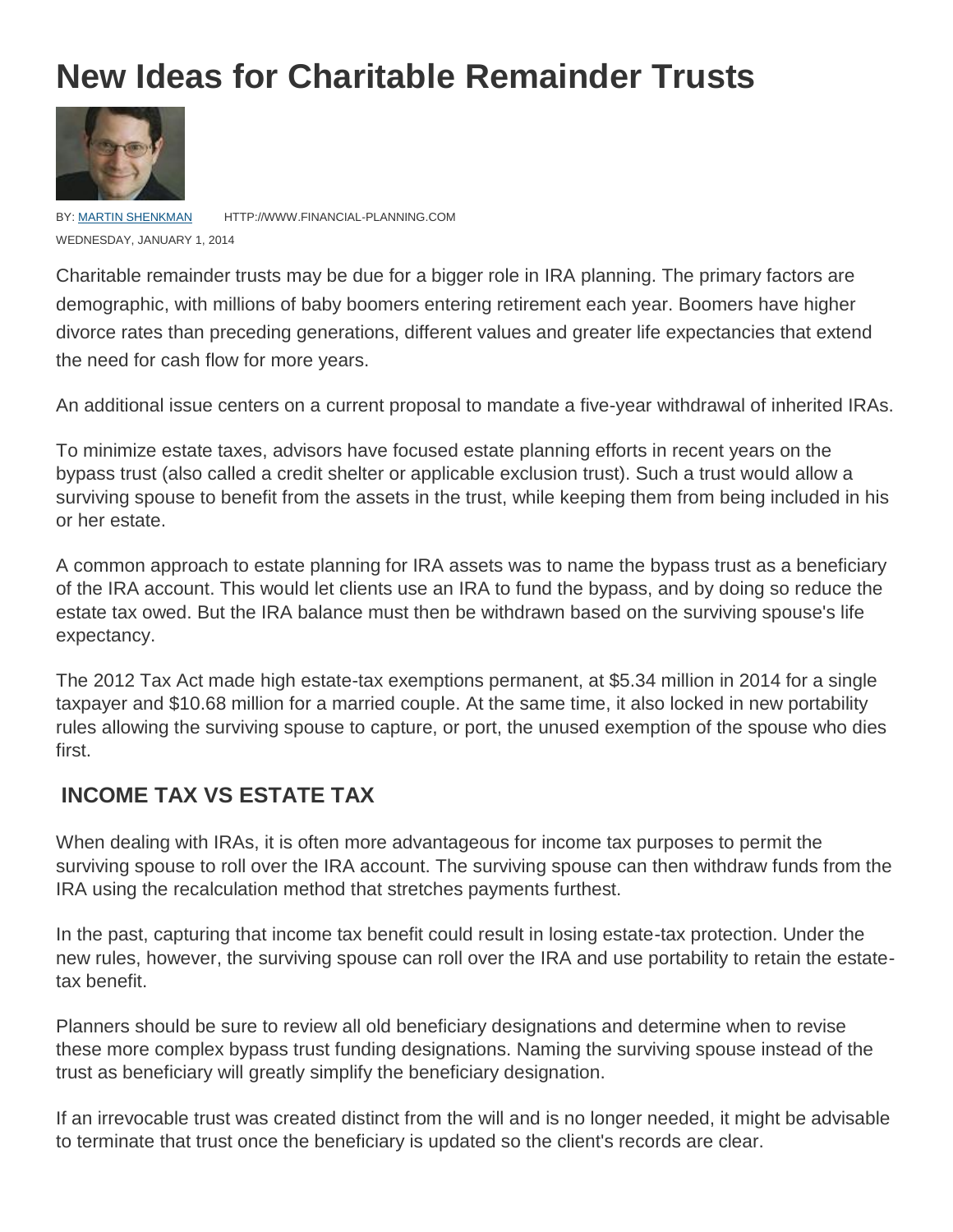## **CHARITABLE STRATEGY**

For charitably minded clients, there's another set of options: Upon death, the balance in the IRA could be paid out to a charitable remainder trust instead of the spouse.

There are several reasons that clients might want to consider naming a charitable remainder trust as beneficiary of their IRAs.

Because that trust is a tax-exempt entity, the payout from the IRA shouldn't trigger any income tax at the time. (This could be a significant consideration, given the new higher tax brackets.)

The charitable benefit may also appeal to many boomer clients, as could the trust's required cash flow.

There are different ways to designate beneficiaries of the trust. A client could create a charitable remainder trust that is structured only to make payments to the spouse. On the surviving spouse's death, the assets remaining in the trust could pass to charity. But during the spouse's lifetime, the trust could then make a minimum 5% annuity payment to the surviving spouse - assuring a cash flow stream for his or her full lifetime.

### **FAMILY ISSUES**

When the client has children from multiple marriages, a charitable trust might also become an important safeguard for the family. Rather than merely naming the surviving spouse as the IRA beneficiary, the client effectively keeps the surviving spouse from draining the entire IRA balance and depriving children from a prior marriage of any benefit.

The client could set up the charitable remainder trust to pay 5% of the value of the trust assets to the surviving spouse for his or her lifetime. Then, after that spouse dies, the children can receive the 5% payment for their lifetimes.

This approach assures a significant payout for the children as well as the spouse.

The amount estimated to be distributed to the charity upon the death of the last child must be at least 10%. Thus, the surviving spouse and the children must all be of sufficient age so that this test can be met.

#### **POSSIBLE RULE CHANGE**

There's another factor that could change the face of estate planning for IRAs.

A key estate planning strategy for IRAs was to stretch the payout period from the IRA as long as possible for heirs. Generally, advisors tried to have withdrawals made over the life expectancy of the beneficiary.